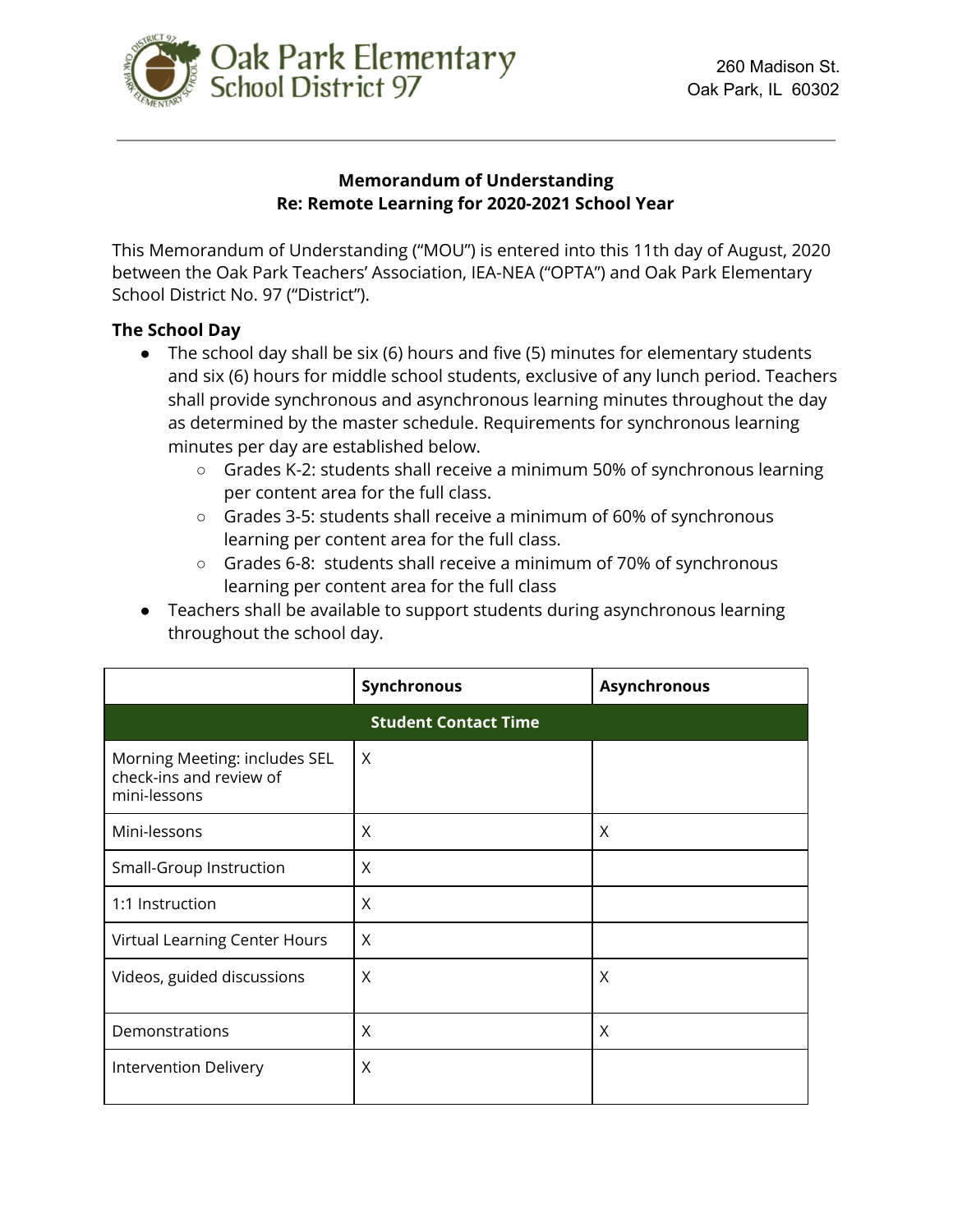| <b>Project Based Learning</b> |  |  |
|-------------------------------|--|--|
|-------------------------------|--|--|

● Teachers are required to allocate their time per the Instructional Delivery Remote Learning Plan Option as developed by the Learning Models Team.

### **Part-Time Teachers**

- Part-time teachers shall work their FTE equivalent according to the requirements of a full-time teacher.
- Part-time teachers are required to attend all remote learning plan days, teacher institute days and the professional development day. Part-time teachers will be paid on a pro-rata basis for their attendance.

## **Relationships and Community Building**

- Staff shall participate in a "Meet the Teacher" night prior to the first day of student instruction. Meet the Teacher night will be held the week of August 24.
- Teachers shall collaborate with their team to establish a team relationship/community building plan that is to be submitted to the building principal. Plans should include how teachers will build and maintain relationships with students, what actions will be taken, and an ongoing evaluation of the plan.

## **Teacher Assignments**

- *● Article IX Teacher Assignments and Transfers, Section A Teacher Assignments, Number 3* of the 2018-2022 Collective Bargaining Agreement shall be interpreted to include changes due to the COVID-19 pandemic as a reason to reassign staff. Administration shall collaborate with the union and seek volunteers to make any necessary changes. A protocol will be developed by a subset of the negotiating team to identify how staff will be reassigned.
- *●* Staff members are able to work remotely but can be required to work onsite per the Superintendent or her designee. The Superintendent or designee shall provide a teacher with ten (10) calendar days' notice of the onsite work date. Oak Park District 97 and OPTA members shall follow ISBE and IDPH safety recommendations when teachers are required to be onsite and/or work with students.

# **Teacher Access to Building**

- Teachers shall be provided a list of work spaces to utilize during the instructional day while working remotely for emergency reasons. Teachers are required to only work within the designated work spaces and to follow all safety precautions as outlined by the District.
- The District shall provide teachers with a schedule to pick up supplies from their classroom.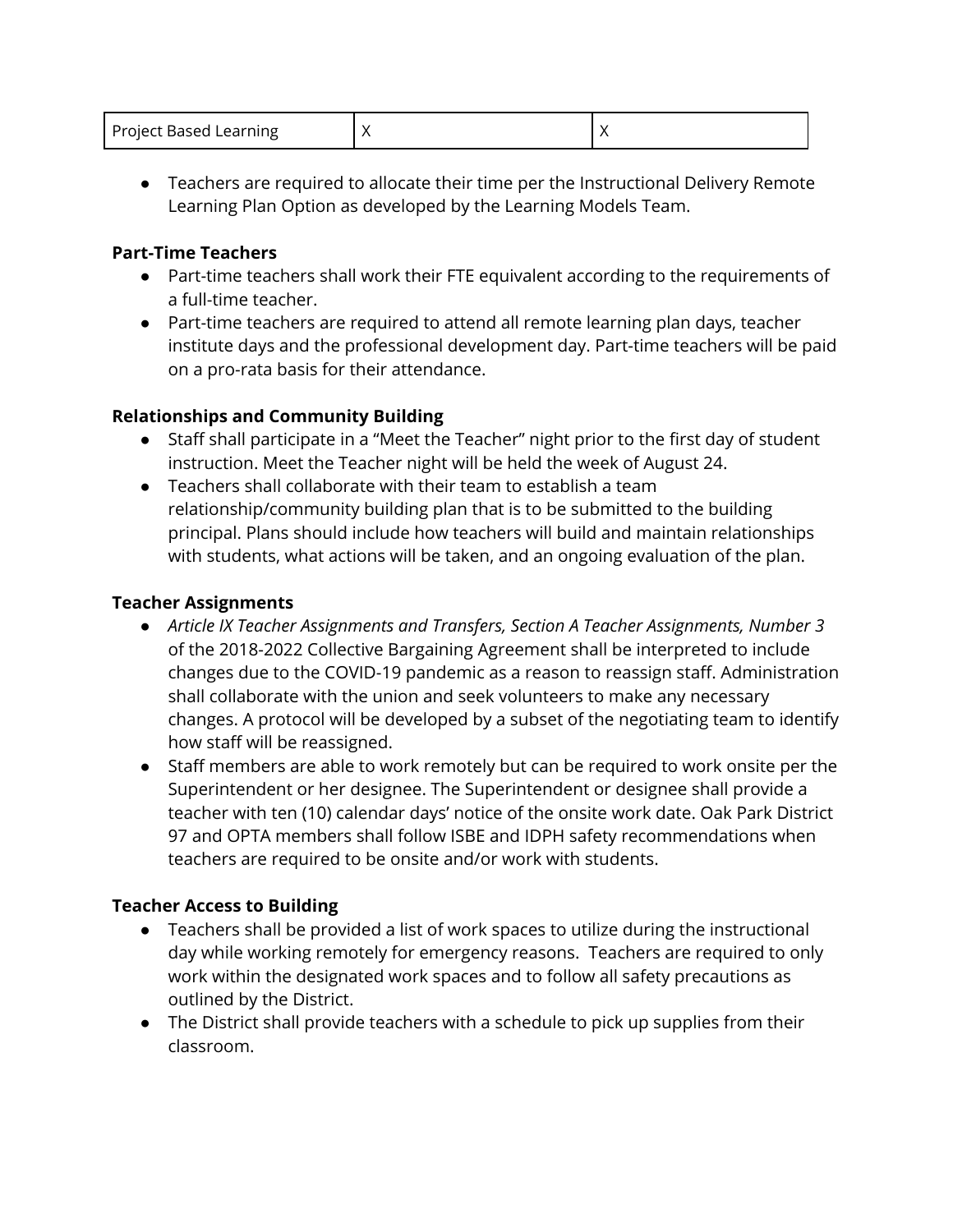### **Teacher Work Year**

● Due to the impact of Remote learning, the BOE and Administration is committed to providing additional professional development to ensure staff are prepared to start the 2020-2021 school year remotely. Therefore**,** the teacher work year for the 2020-2021 school year shall consist of one hundred eighty-three (183) work days, including one hundred seventy-six (176) student attendance days (5 student days may be used as remote planning days), six (6) Teacher Institute days, and one (1) Professional Development day (PD hours will be given).

## **Institute Days, Remote Planning Days and Professional Development Day**

- The days shall be planned based on the teacher needs survey for remote learning.
- Teachers are required to attend and actively engage in all institute days, remote planning days, and the professional development day; No personal days will be granted on any of these scheduled days.
- The six (6) institute days held from August 24 August 31shall begin at 8:00 AM and end at 3:00 PM with a 30-minute lunch break.
- It is the teacher's responsibility to reflect and apply knowledge gained to curriculum and instruction in a remote learning environment.

#### **Instructional Expectations**

- Teacher teams/departments shall provide instructional plans (leveraging a common planning document or a Learning Management System) to principals and assistant principals the Wednesday prior to the start of the week. These plans shall indicate standards, learning objectives, instructional delivery methods (synchronously and asynchronously), assessments, accommodations, and Zoom links.
- Teachers are required to build knowledge of and implement student learning environments utilizing SeeSaw (K-2), Google Classroom (3-5), and Canvas (6-8). These learning management systems shall be utilized for instruction and communication between teachers, students and families.
- Teachers are required to understand best practices to implement the Google ecosystem and other District software into the curriculum to increase efficiency, collaboration and engagement.
- Teachers shall provide timely feedback to all students for assignments including asynchronous student work and intermittent feedback on ongoing projects.
- Teachers shall reach out to students who do not complete assignments or do not attend remote learning. If unable to contact the student, teachers shall contact the parents/guardians.

### **Communication**

- Teachers shall maintain weekly class communication to families, which should include important dates and upcoming instructional goals.
- Teachers shall contact parents of students who are not making academic and social progress.